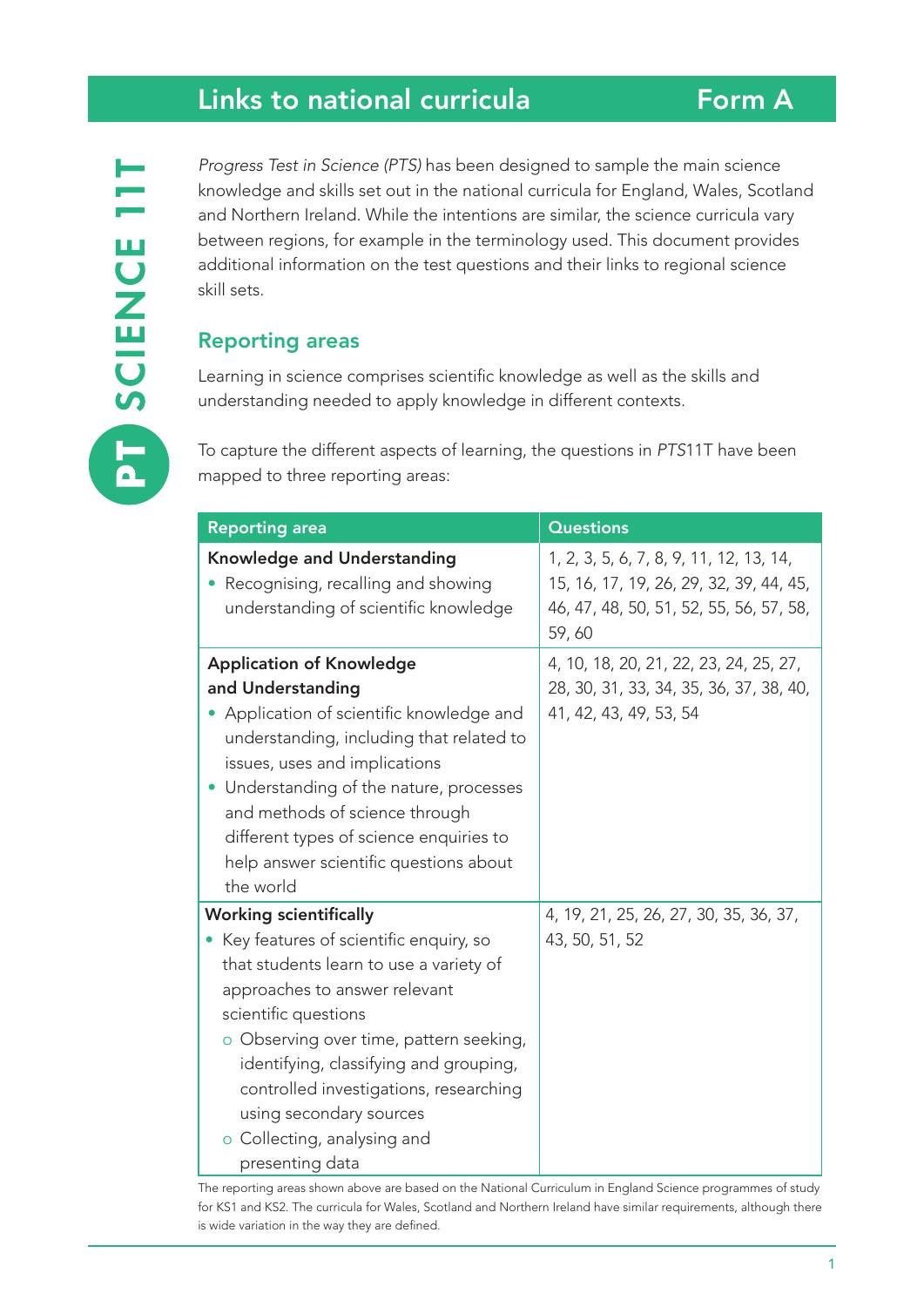# Knowledge and skills

The question by question analysis in *PTS* reports provides detailed information on how students perform in the scientific disciplines of biology, chemistry and physics. The following tables map the test questions to the different regional curriculum content categories.

Some test questions may reflect content from previous years to ensure that knowledge has been embedded and progress is made across the range of scientific knowledge and skills. There are also some advanced questions to ensure that the more able students are challenged.

# England

Aspects of the National Curriculum in England for KS2 relevant to *PTS*11T.

## Biology

*Animals including humans, evolution and inheritance, living things and their habitats, plants*

*Planning, concluding, reporting*

- Construct and interpret a variety of food chains, identifying producers, predators and prey
- Describe the changes that occur as humans develop to old age
- Recognise the impact of diet, exercise, drugs and lifestyle on the way their bodies function
- Identify that humans and some other animals have skeletons and muscles for support, protection and movement
- Describe the ways in which nutrients and water are transported within animals, including humans
- Describe the simple functions of the basic parts of the digestive system in humans
- Identify how animals and plants are adapted to suit their environment in different ways and that adaptation may lead to evolution
- Recognise that living things produce offspring of the same kind, but normally offspring vary and are not identical to their parents
- Recognise that living things have changed over time and that fossils provide information about living things that inhabited the Earth millions of years ago
- Give reasons for classifying plants and animals based on specific characteristics
- Describe the differences in the life cycle of a mammal, an amphibian, an insect and a bird
- Explore the requirements of plants for life and growth (air, light, water, nutrients from soil and room to grow) and how they vary from plant to plant
- Explore the part that flowers play in the life cycle of flowering plants, including pollination, seed formation and seed dispersal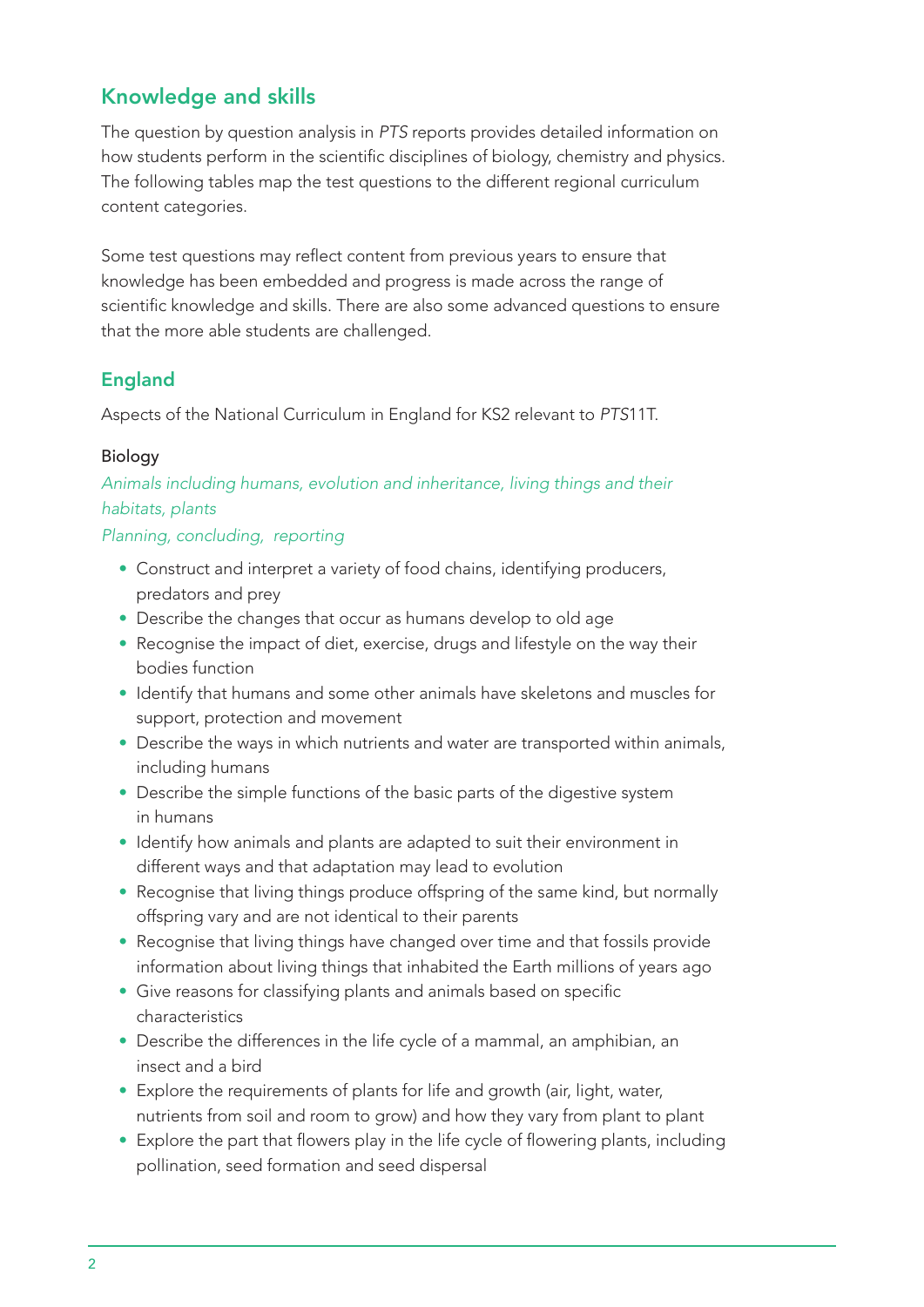- Planning different types of scientific enquiries to answer questions, including recognising and controlling variables where necessary
- Reporting and presenting findings from enquiries, including conclusions, causal relationships, and explanations of and degree of trust in results, in oral and written forms such as displays and other presentations
- Using results to draw simple conclusions, make predictions for new values, suggest improvements and raise further questions

1, 2, 3, 4, 5, 6, 19, 20, 21, 22, 23, 24, 25, 41, 42, 43, 44, 45, 46, 47, 48

#### **Chemistry**

# *Properties and changes of materials, rocks, states of matter Measuring, recording*

- Know that some materials will dissolve in liquid to form a solution, and describe how to recover a substance from a solution
- Compare and group together everyday materials on the basis of their properties, including hardness, solubility, transparency, conductivity (electrical and thermal), and response to magnets
- Use knowledge of solids, liquids and gases to decide how mixtures might be separated, including through filtering, sieving and evaporating
- Compare and group together different kinds of rocks on the basis of their appearance and simple physical properties
- Describe in simple terms how fossils are formed when things that have lived are trapped within rock
- Observe that some materials change state when they are heated or cooled, and measure or research the temperature at which this happens in degrees Celsius (°C)
- Compare and group together materials according to whether they are solids, liquids or gases
- Identify the part played by evaporation and condensation in the water cycle and associate the rate of evaporation with temperature
- Taking measurements, using a range of scientific equipment, with increasing accuracy and precision, taking repeat readings when appropriate
- Making systematic and careful observations and, where appropriate, taking accurate measurements using standard units, using a range of equipment, including thermometers and data loggers
- Recording data and results of increasing complexity using scientific diagrams and labels, classification keys, tables, scatter graphs, bar and line graphs
- Gathering, recording, classifying and presenting data in a variety of ways to help in answering questions

#### *Questions*

7, 8, 9, 10, 11, 12, 13, 26, 27, 28, 29, 30, 31, 49, 50, 51, 53, 54,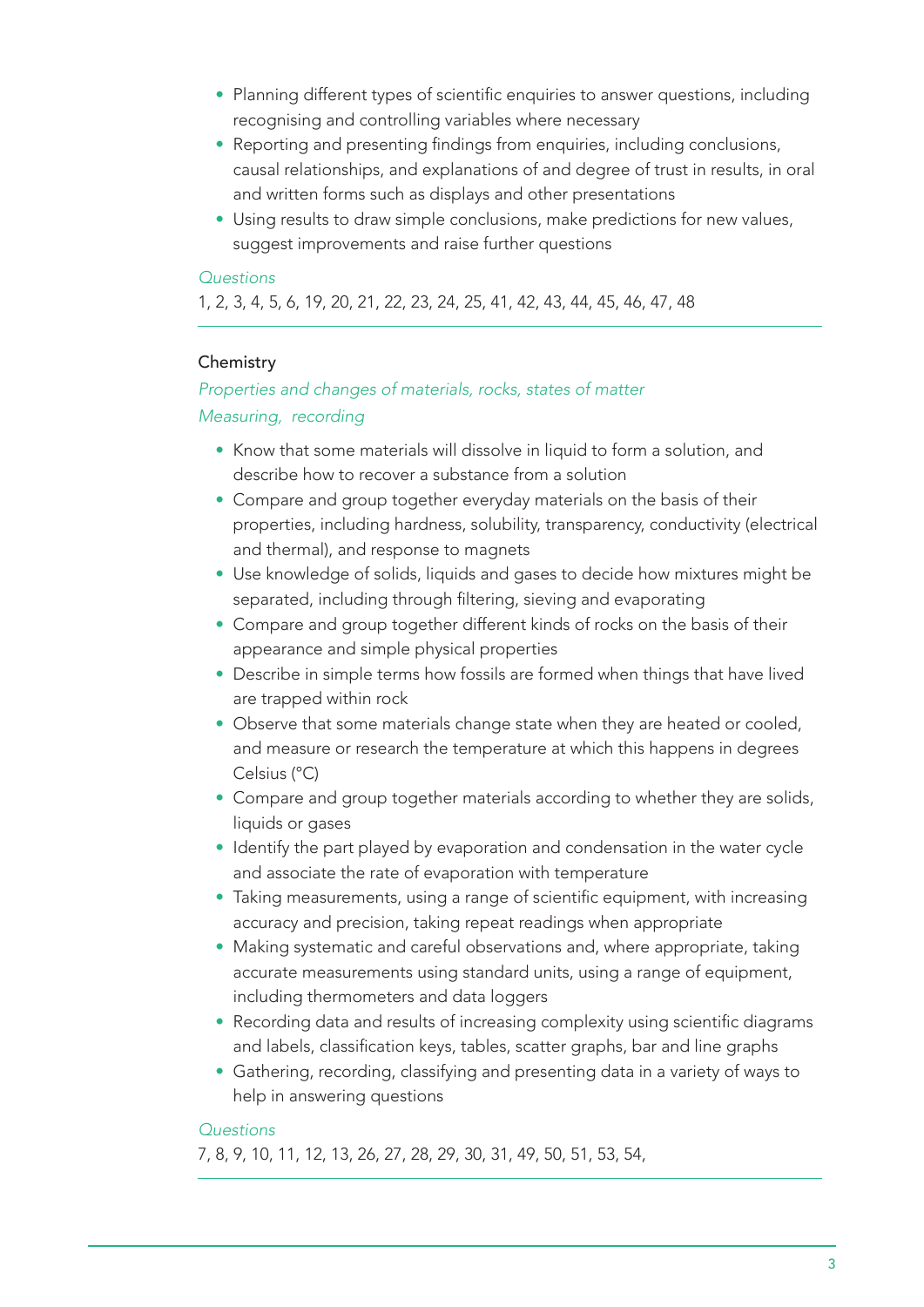#### Physics

*Earth and space, electricity, forces, forces and magnets, light, sound Measuring, planning*

- Describe the Sun, Earth and Moon as approximately spherical bodies
- Describe the movement of the Earth, and other planets, relative to the Sun in the solar system
- Describe the movement of the Moon relative to the Earth
- Use the idea of the Earth's rotation to explain day and night and the apparent movement of the sun across the sky
- Associate the brightness of a lamp or the volume of a buzzer with the number and voltage of cells used in the circuit
- Identify whether or not a lamp will light in a simple series circuit, based on whether or not the lamp is part of a complete loop with a battery
- Compare and give reasons for variations in how components function, including brightness of bulbs, loudness of buzzers and on/off position of switches
- Use recognised symbols when representing a simple circuit in a diagram
- Explain that unsupported objects fall towards the Earth because of the force of gravity acting between the Earth and the falling object
- Identify the effects of air resistance, water resistance and friction, that act between moving surfaces
- Recognise that some mechanisms, including levers, pulleys and gears, allow a smaller force to have a greater effect
- Observe how magnets attract or repel each other and attract some materials but not others
- Recognise that light appears to travel in straight lines
- Identify how sounds are made, associating some of them with something vibrating
- Taking measurements, using a range of scientific equipment, with increasing accuracy and precision, taking repeat readings when appropriate
- Planning different types of scientific enquiries to answer questions, including recognising and controlling variables where necessary

#### *Questions*

14, 15, 16, 17, 18, 33, 32, 34, 35, 36, 37, 38, 39, 40, 55, 56, 57, 58, 59, 60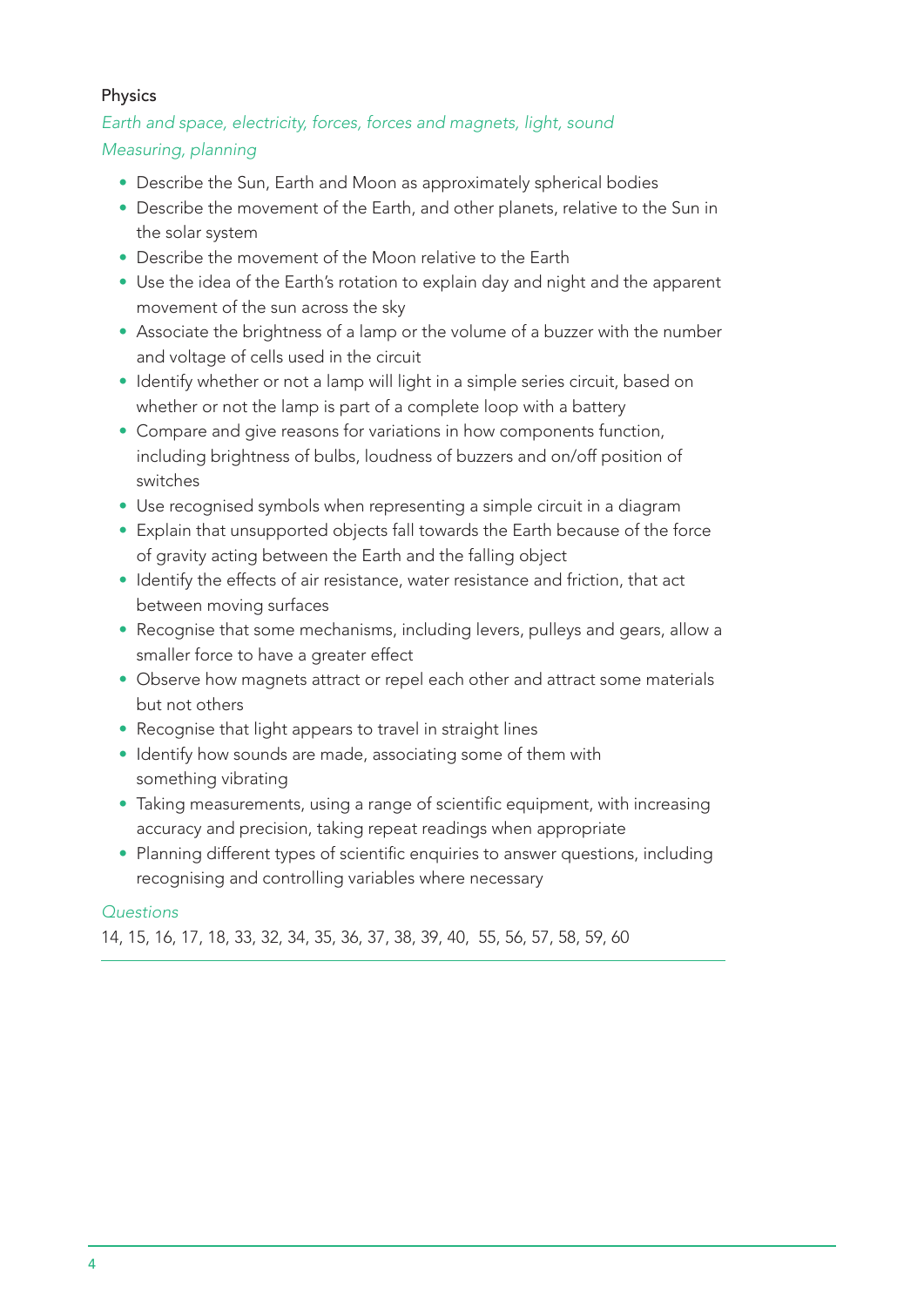## Wales

Aspects of the National Curriculum in Wales for KS2 and KS3 relevant to *PTS*11T.

#### How things work

#### *Electricity, sound, forces, light*

#### *Collecting reliable data, carrying out a fair test, predicting*

- The uses of electricity and its control in simple circuits
- How different sounds are produced and the way that sound travels
- Forces of different kinds, e.g. gravity, magnetic and friction, including air resistance
- The ways in which forces can affect movement and how forces can be compared
- How light travels and how this can be used
- Check observations and measurements by repeating them in order to collect reliable data
- When carrying out a fair test, the key variables that need to be controlled and how to change the independent variable whilst keeping other key variables the same
- Predictions using some previous knowledge and understanding
- Linking the learning to similar situations within and outside school

#### *Questions*

14, 15, 16, 17, 18, 32, 33, 34, 35, 36, 37, 38, 39, 40, 59

#### Interdependence of organisms

*Life cycles, human health, human organs, organ systems, environmental factors, identifying organisms, food chains, evolution and inheritance Evaluating, concluding, linking learning, variables, carrying out a fair test*

- Identifying through fieldwork the plants and animals found in two contrasting local environments, e.g. identification, nutrition, life cycles, place in environment
- The need for a variety of foods and exercise for human good health
- The names, positions, functions and relative sizes of a human's main organs
- The basic structure and function of some cells, tissues, organs and organ systems and how they support vital life processes
- The environmental factors that affect what grows and lives in those environments, e.g. sunlight, water availability, temperature
- The interdependence of living organisms in environments and their representation as food chains
- Suggesting how the approach/method could have been improved
- When carrying out a fair test, the key variables that need to be controlled, and how to change the independent variable whilst keeping other key variables the same
- Linking the learning to similar situations, within and outside school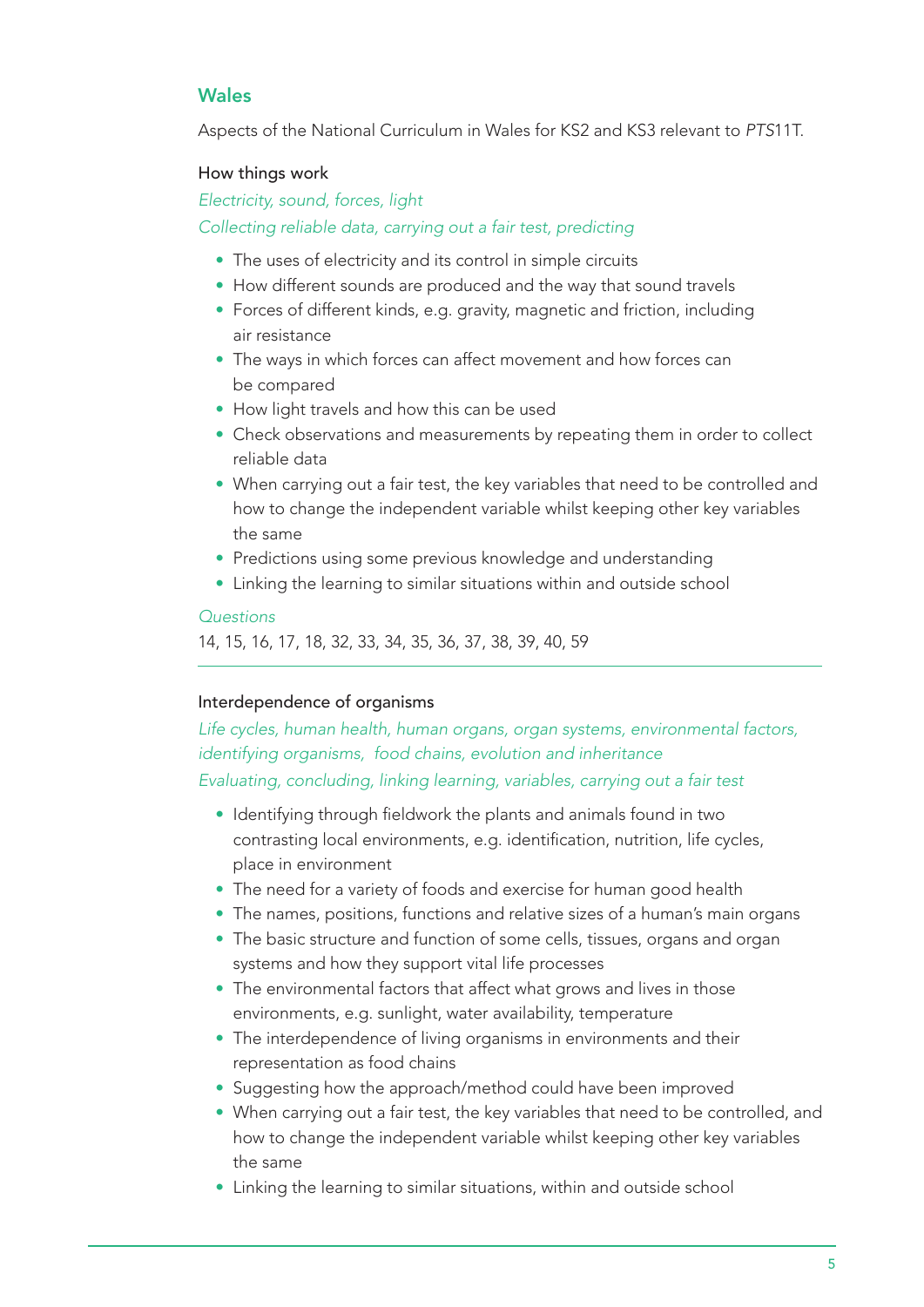- Use some prior knowledge to explain links between cause and effect when concluding
- Make comparisons and identify and describe trends or patterns in data and information

1, 2, 3, 4, 5, 6, 19, 20, 21, 22, 23, 24, 25, 41, 42, 43, 44, 45, 46, 47, 48

#### The sustainable Earth

*States of matter, how materials are formed, Earth and space, features, properties and uses of materials*

*Separating techniques, drawing graphs, recording, measuring, success criteria, collecting reliable data* 

- The physical and chemical properties of some elements, compounds and mixtures and how mixtures can be separated by simple techniques
- The properties of solids, liquids and gases and how the particle model can be used to explain these properties
- How some materials are formed or produced
- A comparison of the features and properties of some natural and made materials
- The relative positions and key features of the Sun and planets in the solar system
- The daily and annual movements of the Earth and their effect on day and year length
- The properties of materials relating to their uses
- The observations or measurements that need to be made
- The choice of success criteria
- Communicate clearly by speech, writing, drawings, diagrams, charts, tables, bar charts, line graphs, videos, and ICT packages, using relevant scientific vocabulary
- Make careful observations and accurate measurements, using digital and ICT equipment at times
- Check observations and measurements by repeating them in order to collect reliable data

#### *Questions*

7, 8, 9, 10, 11, 12, 13, 26, 27, 28, 29, 30, 31, 49, 50, 53, 54, 55, 56, 57, 58, 60

In addition 'interpretations' is addressed: "consider different interpretations and distinguish between 'facts', beliefs and opinions, giving reasons and begin to recognise bias" in question 51.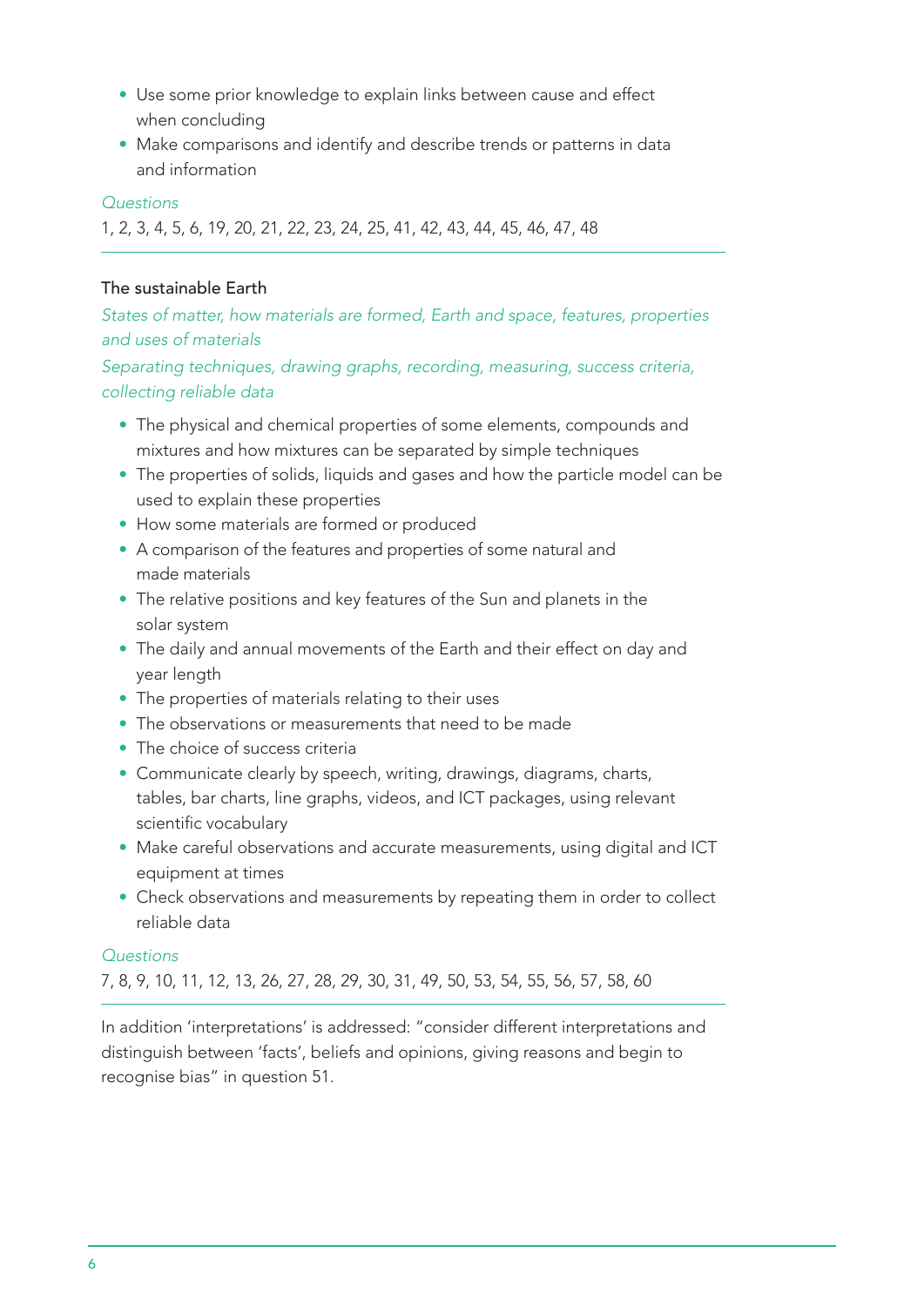# Scotland

Aspects of Curriculum for Excellence: Sciences experiences and outcomes for First, Second and Third levels relevant to *PTS*11T.

#### Biological systems

## *Inheritance, body systems and cells Carrying out a fair test*

- By investigating the lifecycles of plants and animals, I can recognise the different stages of their development
- By researching, I can describe the position and function of the skeleton and major organs of the human body and discuss what I need to do to keep them healthy
- By investigating some body systems and potential problems which they may develop, I can make informed decisions to help me to maintain my health and wellbeing
- By comparing generations of families of humans, plants and animals, I can begin to understand how characteristics are inherited

#### *Questions*

1, 2, 3, 4, 5, 6, 41, 45, 46

#### Forces, electricity and waves

*Electricity, vibrations and waves, forces*

#### Evaluating, carrying out a fair test, scientific questioning

- I have used a range of electrical components to help to make a variety of circuits for differing purposes. I can represent my circuit using symbols and describe the transfer of energy around the circuit
- By collaborating in experiments on different ways of producing sound from vibrations, I can demonstrate how to change the pitch of the sound
- I can describe an electrical circuit as a continuous loop of conducting materials. I can combine simple components in a series circuit to make a game or model
- By exploring the forces exerted by magnets on other magnets and magnetic materials, I can contribute to the design of a game
- I have collaborated in investigations to compare magnetic, electrostatic and gravitational forces and have explored their practical applications
- By investigating how friction, including air resistance, affects motion, I can suggest ways to improve efficiency in moving objects
- By contributing to investigations of energy loss due to friction, I can suggest ways of improving the efficiency of moving systems
- By exploring reflections, the formation of shadows and the mixing of coloured lights, I can use my knowledge of the properties of light to show how it can be used in a creative way

#### *Questions*

14, 15, 16, 17, 18, 32, 33, 34, 35, 36, 37, 38, 39, 40, 59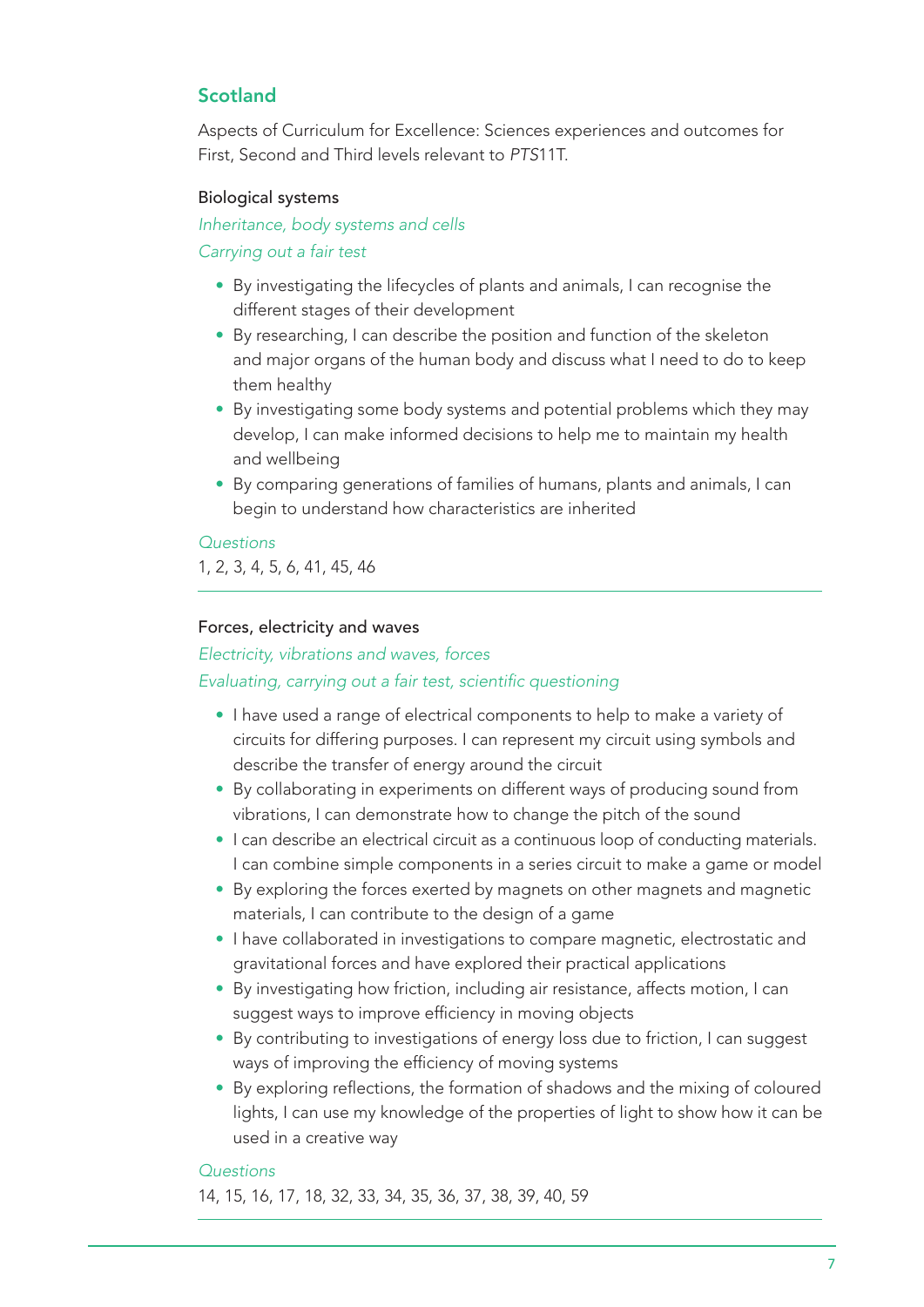#### **Materials**

#### *Properties and uses of substances, Earth's materials*

#### *Measuring*

- I can make and test predictions about solids dissolving in water and can relate my findings to the world around me
- Through exploring properties and sources of materials, I can choose appropriate materials to solve practical challenges
- I have participated in practical activities to separate simple mixtures of substances and can relate my findings to my everyday experience
- By contributing to experiments and investigations, I can develop my understanding of models of matter and can apply this to changes of state and the energy involved as they occur in nature
- Having explored the substances that make up Earth's surface, I can compare some of their characteristics and uses
- Through evaluation of a range of data, I can describe the formation, characteristics and uses of soils, minerals and basic types of rocks

#### *Questions*

9, 10, 11, 12, 13, 49, 50, 53, 54

#### Planet Earth

# *Processes of the planet, biodiversity and interdependence, space Evaluating, concluding, variables*

- I can apply my knowledge of how water changes state to help me understand the processes involved in the water cycle in nature over time
- I can help to design experiments to find out what plants need in order to grow and develop. I can observe and record my findings and from what I have learned I can grow healthy plants in school
- I can identify and classify examples of living things, past and present, to help me appreciate their diversity. I can relate physical and behavioural characteristics to their survival or extinction
- I can distinguish between living and non-living things. I can sort living things into groups and explain my decisions
- I can use my knowledge of the interactions and energy flow between plants and animals in ecosystems, food chains and webs. I have contributed to the design or conservation of a wildlife area
- By observing and researching features of our solar system, I can use simple models to communicate my understanding of size, scale, time and relative motion within it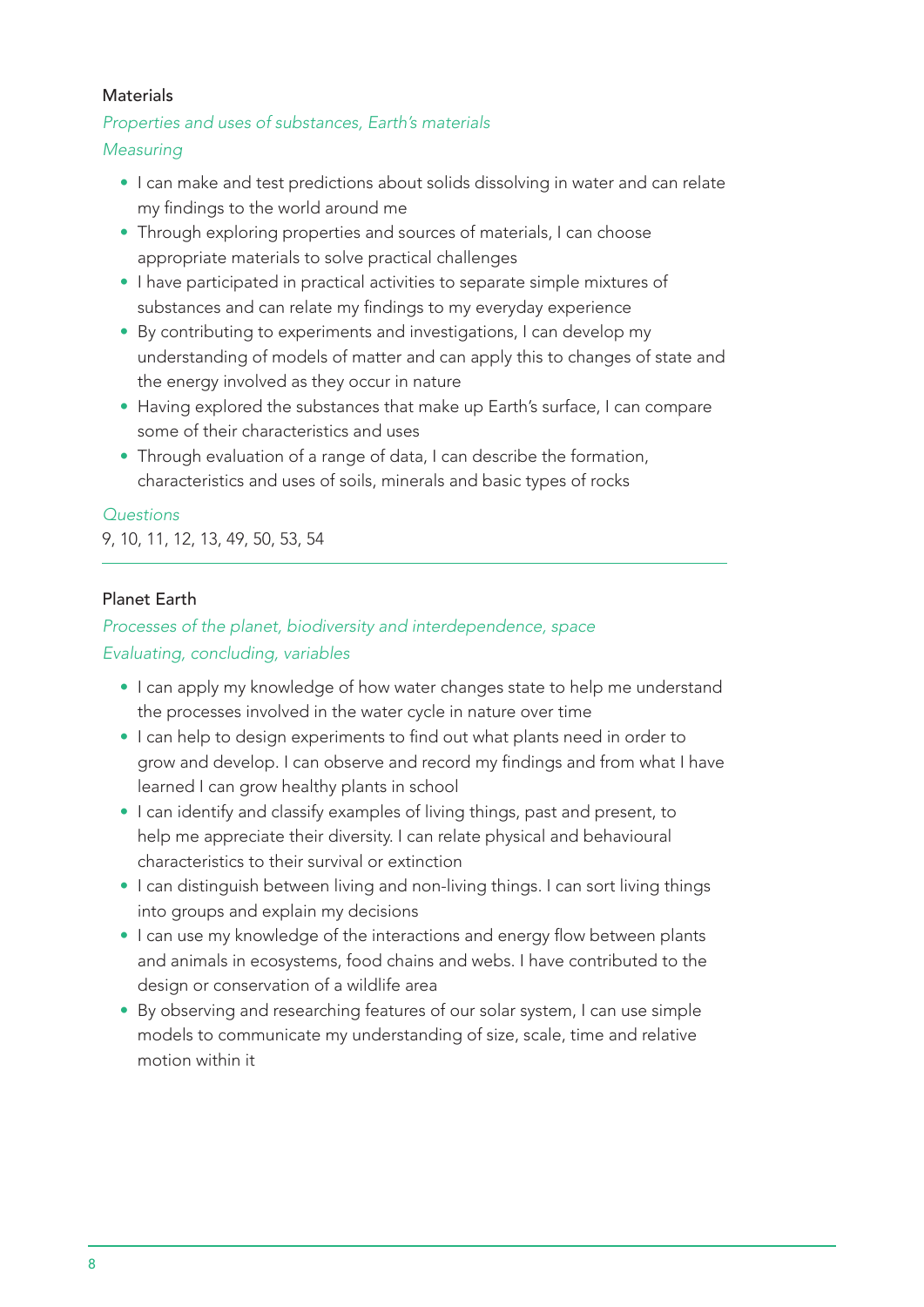- By safely observing and recording the sun and moon at various times, I can describe their patterns of movement and changes over time. I can relate these to the length of a day, a month and a year
- By contributing to experiments and investigations, I can develop my understanding of models of matter, and can apply this to changes of state and the energy involved as they occur in nature

7, 8, 19, 20, 21, 22, 23, 24, 25, 28, 29, 31, 42, 43, 44, 47, 48, 55, 56, 57, 58, 60

#### Topical science

• Through research and discussion I have an appreciation of the contribution that individuals are making to scientific discovery and invention and the impact this has made on society

#### *Questions*

51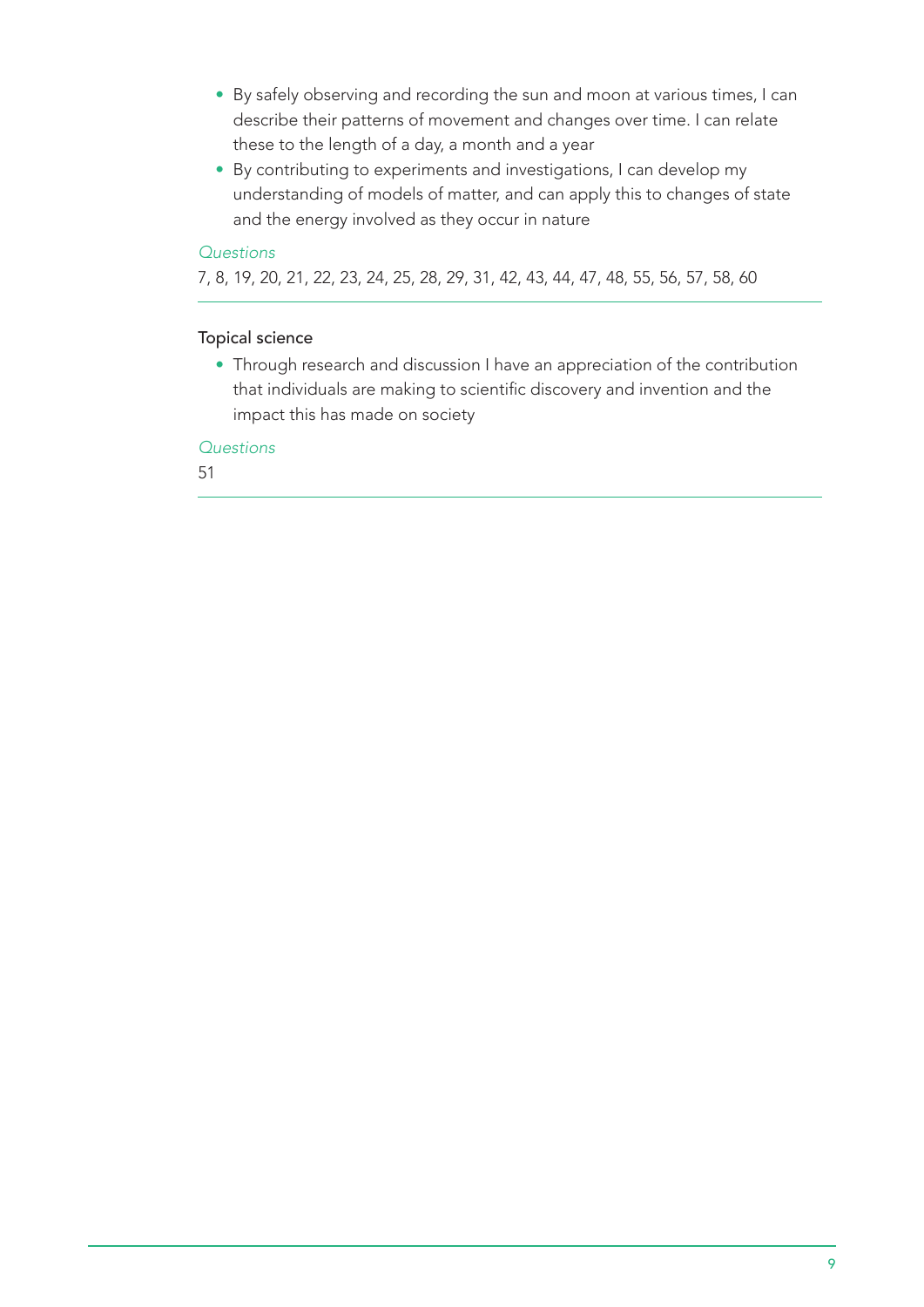# Northern Ireland

Aspects of National Curriculum in Northern Ireland for KS1, KS2 and KS3 relevant to *PTS*11T.

#### **Biology**

*Developing a line of reasoning* 

• Interpret results by identifying patterns and relate their conclusions to their scientific knowledge and understanding

#### *Questions*

25

#### Change over time

*Change in the natural world, ways in which change occurs Making decisions and solving problems, questioning and planning*

- About the life cycles of some plants and animals
- How properties of materials relate to how they are used
- That some substances dissolve and others do not
- About the relevance of the water cycle
- That some things decay naturally while others do not
- Explain and justify methods, choices and actions
- Make suggestions about what, when and how to measure

#### *Questions*

1, 8, 9, 11, 12, 13, 26, 30, 31, 45, 46, 54

#### Earth and universe

*The solar system: the solar system and universe*

*Questions* 

57

Forces and energy *Electricity: sound and light Questions*  14, 17, 18

#### Interdependence

Interaction in the world, how place influences the nature of life, living things in the *natural world*

*Making decisions and solving problems, memory and understanding*

- How lifestyle choices can affect the health
- About the position of the major organs in the body and their importance for life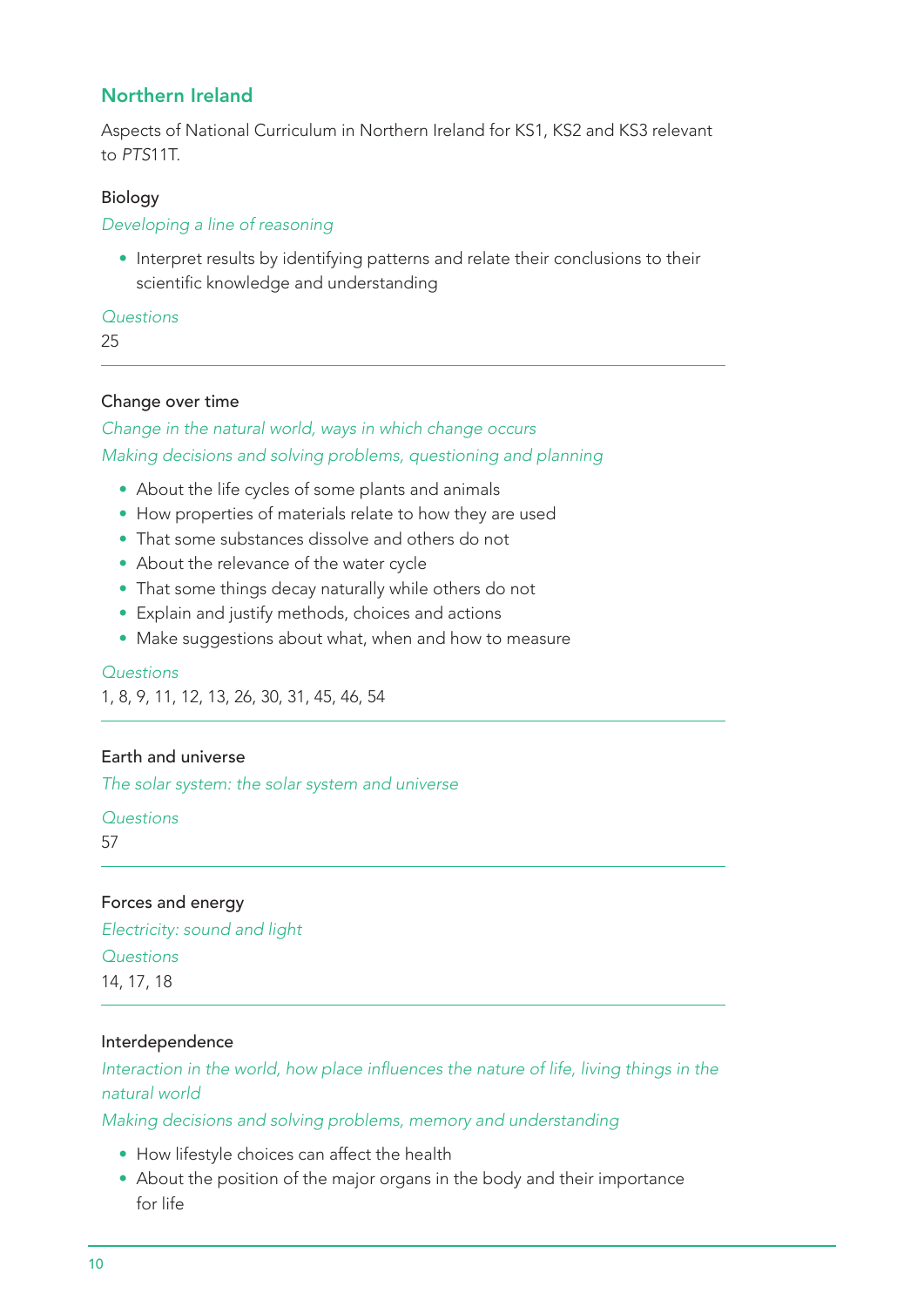- About the variety of living things and the conditions necessary for their growth and survival
- To understand the interdependency that exists in simple food chains and webs
- Suggest how to make a test fair, identifying what should be changed, measured and kept the same
- Investigate similarities and differences, for example, comparing how things work, differences among animals and plants or properties of materials

2, 4, 5, 24, 41, 44, 47

#### Movement and energy

*The causes and effects of energy, the causes and effects of forces and movement, changes in movement and energy over time, our place in the universe Making decisions and solving problems*

- That when an object vibrates, sound is produced
- That some materials do not allow electricity to pass and these are called insulators
- Push and pull forces can make things start and stop moving
- That different surfaces affect how easily things move over them
- That light travels through some materials and not others
- The direction the sun appears to rise and set
- Design and carry out fair tests, examine the quality of the evidence and make links between possible causes and effects
- Make predictions and give reasons based on scientific knowledge and understanding
- To recognise how models and machines allow movement and how this has changed over time
- Suggest how to make a test fair identifying what should be changed, measured and kept the same

#### *Questions*

15, 16, 32, 33, 34, 35, 36, 37, 38, 39, 40, 59, 60

#### Organisms and health

*Animals including humans: healthy body and mind* 

#### *Questions*

6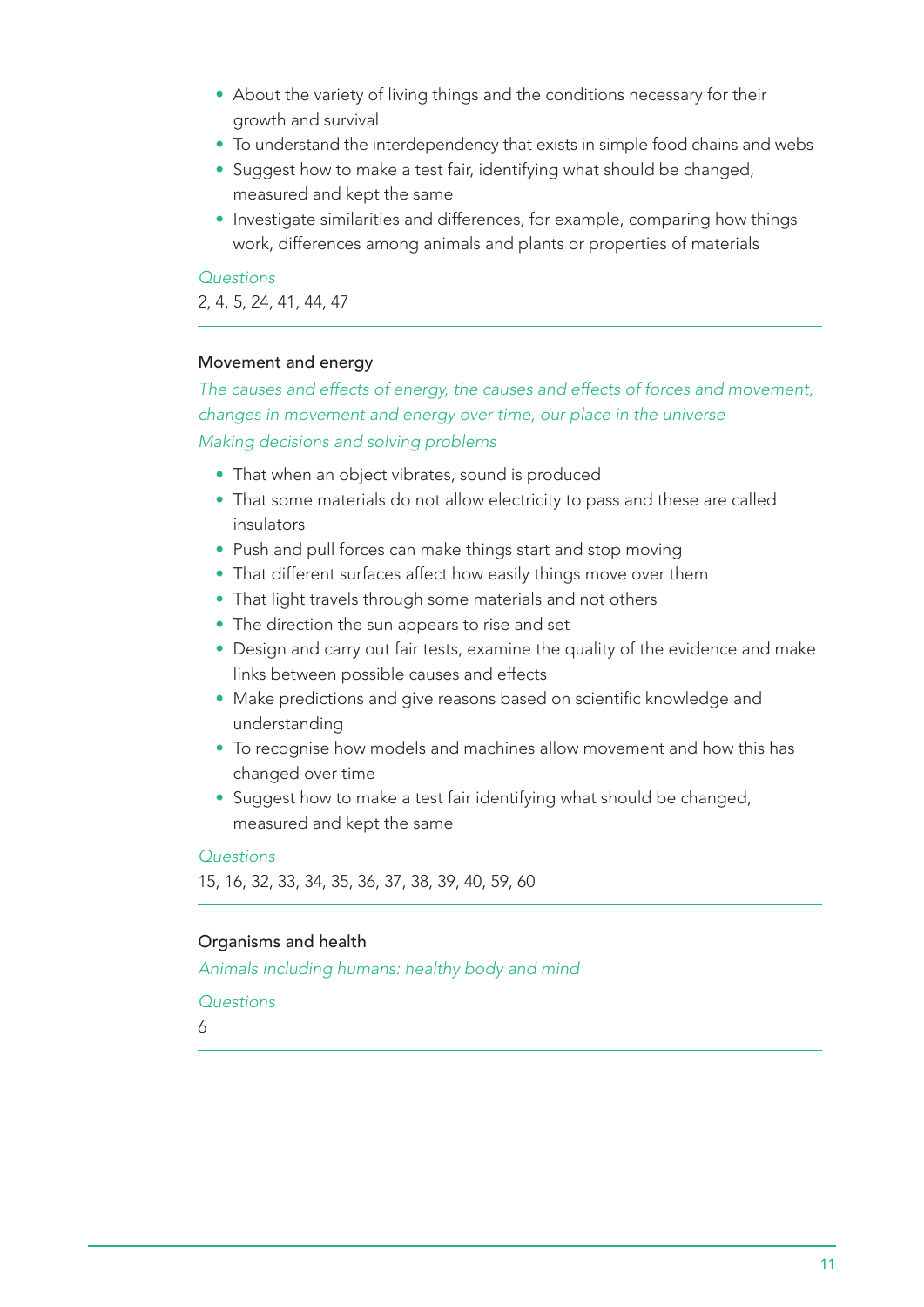#### Place

Change over time in places, features of the immediate world, how place influences *the nature of life, adaptation to the environment, our place in the universe, memory and understanding* 

*Using information, exploration, developing a line of reasoning, making decisions and solving problems*

- How changes in state can be brought about
- About the properties of everyday materials and their uses
- How place affects the plant and animal life there
- How some living things can change in order to adapt and survive in their environment and that there are places where living things cannot survive
- About the position of the major organs in the body and their importance for life
- That the Earth orbits the Sun
- That the Earth's rotation produces day and night
- Suggest and design ways of recording and presenting observations, for example, block graphs, labelled pictures, drawings, bar charts, pictograms, diagrams, databases, spreadsheets etc.
- Make predictions and give reasons based on scientific knowledge and understanding
- Make observations using the senses to describe a range of characteristics about objects or events, such as, soft, hard, rough, smooth or in models, fast, slow, loud or quiet
- Take time to consider ways in which they can explore their own and others' questions and invent different methods for investigation
- Suggest how to make a test fair, identifying what should be changed, measured and kept the same

## *Questions*

3, 7, 10, 19, 20, 21, 22, 23, 27, 28, 29, 42, 43, 48, 49, 50, 53, 55, 56, 58